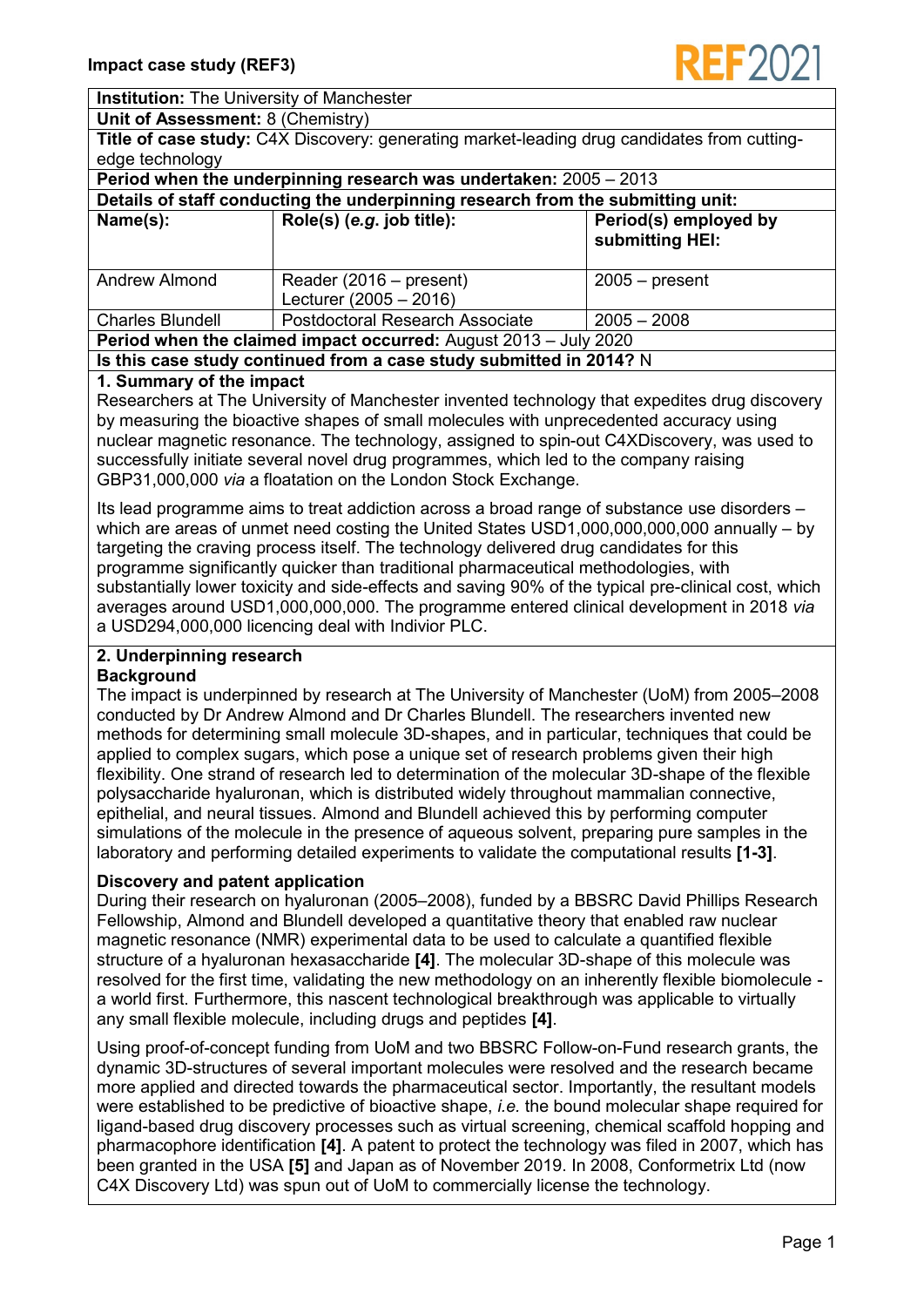

## **3. References to the research**

This research is published in top Medicinal Chemistry journals **[4]**, and high-quality Chemistry journals **[1-3]**, including in the *Journal of the American Chemical Society*. These publications also describe some of the other methods that are used by C4XDiscovery to expedite drug discovery**.** The underlying research was presented at prestigious international meetings, including the 223rd American Chemical Society National Meeting in Florida (USA) in 2002. The research was twice a finalist in the BBSRC Innovator of the Year competition (2009 and 2016), runner up in BBSRC Activating Impact Awards (2013) and shortlisted for the Thomas Kuhn Paradigm Shift Award with the invited prize seminar "Molecular key cutting" at the 2010 ACS Spring National Meeting & Exposition in San Francisco.

# **Peer-reviewed journal publications and patents**

- [1] **Almond A**, DeAngelis PL, **Blundell CD**. Dynamics of hyaluronan oligosaccharides revealed by 15N relaxation. *J. Am. Chem. Soc.* **2005**; 127: 1086-1087. DOI[:10.1021/ja043526i](https://doi.org/10.1021/ja043526i)
- [2] **Almond A**, DeAngelis PL, **Blundell CD**. Hyaluronan: the local solution conformation determined by NMR and computer modelling is close to a contracted left-handed four-fold helix. *J. Mol. Biol.* **2006**; 358: 1256-1269. DOI[:10.1016/j.jmb.2006.02.077](https://doi.org/10.1016/j.jmb.2006.02.077)
- [3] **Blundell CD**, DeAngelis PL, **Almond A**. Hyaluronan: the absence of amide-carboxylate hydrogen bonds and the chain conformation in aqueous solution are incompatible with stable secondary and tertiary structure models. *Biochem. J.* **2006**; 396: 487-498. DOI[:10.1042/BJ20060085](https://doi.org/10.1042/BJ20060085)
- [4] **Blundell CD**, Packer MJ, **Almond A**. Quantification of free ligand conformational preferences by NMR and their relationship to the bioactive conformation. *Bioorg. Med. Chem.* **2013**; 21: 4976–4987. DOI[:10.1016/j.bmc.2013.06.056](https://doi.org/10.1016/j.bmc.2013.06.056)
- [5] **Blundell CD** and **Almond A**. Method for determining three dimensional structures of dynamic molecules. US patent number US20100191517A1 (filed 2007, granted 2019).

#### **Grants funding the research and pathway to impact**

**Almond, A.** PI. Five-year David Phillips Fellowship grant. The role of molecular dynamics in extracellular matrix organisation. Investigations of hyaluronan, free and bound to proteins. BBSRC. Grant reference: JF191032. Dates: 10/2002-10/2007. GBP405,000.

**Almond, A.** PI. BBSRC Follow-on-fund. A graphical user interface for novel software that expedites drug-discovery by providing experimentally-determined 3D structures of natural ligands. Grant reference: BB/F528006/1. Dates: 11/2007-11/2008. GBP109,000.

**Almond, A.** PI. BBSRC Follow-on-fund grant. Customisation of our 3D drug-discovery software to the pharmaceutical sector: product analysis and development. Grant reference: BB/F528081/1 Dates: 1/2008-1/2009. GBP116,000.

**Almond, A.** PI. Royal Society of Edinburgh / BBSRC Enterprise personal Fellowship to develop a business plan for spinning the technology out of the UoM. Dates: 10/2008-10/2009. GBP50,000.

# **4. Details of the impact**

## **Context**

Ligand-based drug design is a contemporary and exciting area of pharmaceutical R&D that aims to predict the affinity and selectivity of small molecules (candidate drugs) in the absence of the receptor 3D information. It relies on chemical and physical knowledge exclusively from small molecules that bind to the biological target of interest, such as small molecules 3D shape and flexibility. However, current methods of determining small molecule 3D shape and flexibility have limitations: protein co-crystallography is very expensive and time-consuming, small molecule crystallography suffers from non-physiological packing artefacts, computational modelling predictions of the 3D-shapes of small molecules and proteins needed to predict binding is inaccurate, and neither NMR methods nor crystallography can quantify small molecule flexibility.

The technology invented at UoM, Conformetrix (hereinafter referred to as "UoM Technology") overcomes these shortcomings, producing accurate, experimentally determined 3D shapes in solution. Its accuracy and novelty stems from the fact that it can quantify the flexible (rather than time-averaged) shapes of small molecules in solution (*i.e*., to effectively reproduce the Boltzmann distribution of conformations for a given molecule) to the atomic resolution needed for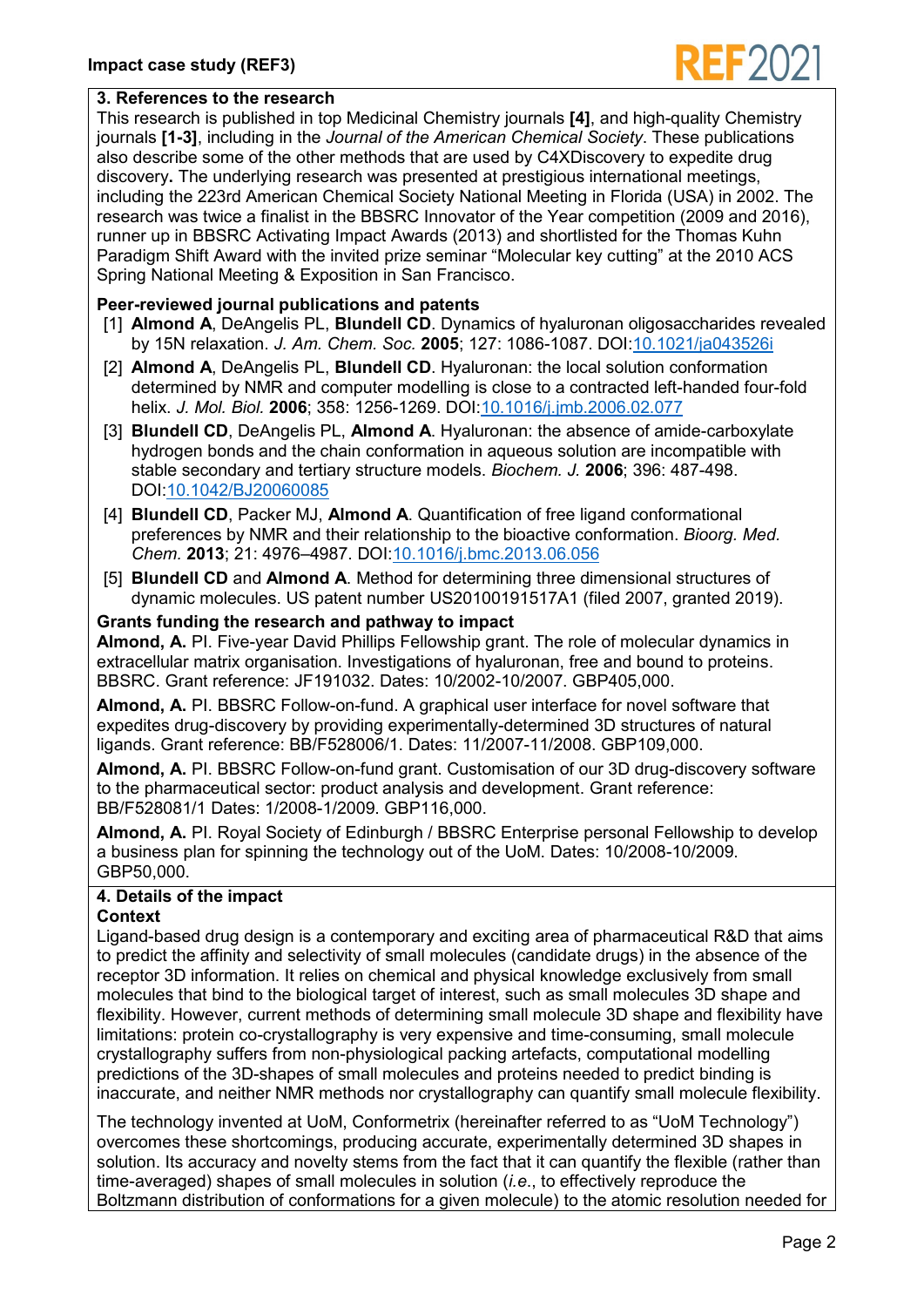## **Impact case study (REF3)**



drug design **[4]**. These can then be used in traditional computer-aided drug design workflows, such as virtual screening, molecular docking, pharmacophore mapping and structure activity relationship models to improve the speed and accuracy of drug hit identification and lead optimization. C4XD have stated that, "*The patented [UoM] technology platform* […] *is at the heart of the C4XD drug discovery engine enabling rapid progress in developing new and better drugs at a fraction of the cost compared to best industry practice.*" **[A]**

## **Pathways to impact**

The UoM Technology was taken from the laboratory to a spin-out company by Almond and Blundell (*via* research, translational and proof-of-concept funding and a secondment of Almond from the University to C4XD). A demonstration prototype was developed using BBSRC Followon-Funding and the drafting of a business plan was enabled by a BBSRC/RSE Enterprise Fellowship. C4XDiscovery was assigned IP from The University of Manchester and incorporated in 2007 (it was originally named Conformetrix Limited), hereinafter referred to as "C4XD." Since 2013, C4XD has achieved significant growth and expansion into new technologies and therapeutic areas, by development and application of the UoM Technology. The appointment of Dr Clive Dix as CEO is particularly significant given his experience as a leading UK pharmaceutical R&D executive.

The impact of the UoM Technology falls into three categories: (i) accelerating drug discovery for C4XD and the associated benefits; (ii) economic impacts for C4XD; and (iii) creating new partnerships between C4XD and other pharmaceutical companies to take advantage of the UoM Technology.

# **Reach and significance of impact**

## **(i) Accelerating drug discovery for C4XD**

An example of the UoM Technology enhancing drug discovery at C4XD is its impact on their anti-addiction and substance abuse programmes. Abuse of tobacco, alcohol and illicit drugs costs the US alone over USD740,000,000,000 annually in healthcare, crime and lost productivity (according to the US National Institute on Drug Abuse, NIDA) and represents a substantial area of unmet medical need, forecast to be worth an estimated USD13,000,000,000 *per annum* in 2018 **[B]**. The UoM Technology enabled rational identification of multiple drug candidates that are highly specific to the Orexin G-protein coupled receptor (Orexin-1). C4XD estimates the development of their molecules, including the lead pre-clinical candidate drug C4X3256, has been achieved at less than 10% of the typical industry cost, and been delivered in a fraction of the time normally required **[B, C(p15)]**. Development of a drug candidate up until clinical studies costs industry on average circa USD1,000,000,000, and C4XD achieved this milestone using investment and revenues that totalled less than GBP100,000,000, while also progressing its other preclinical drug programmes. These candidates are substantially safer and have improved pharmacokinetic and pharmacodynamic properties compared to competitor best-in-class alternatives, which were discovered using traditional pharmaceutical methodologies.

The lead pre-clinical candidate drug, C4X3256, has highly desirable properties that had not previously been achieved through conventional drug discovery methodologies **[B]**. In particular, the compound has negligible off-target effects to a homologous receptor (Orexin-2), which causes insomnia, allowing rapid development into a therapy to tackle the craving associated with addictions to substances such as tobacco, opioid analgesics, and alcohol. Using the UoM Technology to study ligands that bind with varying affinities to the two receptor homologues, C4X3256 was able to be identified as having crucial specificity of C4X3256 for Orexin-1 over Orexin-2 **[B]**. C4XD had previously announced efficacy data of its lead compound, C4X3256, in *in vivo* models of addiction **[D]** and the pivotal pre-clinical and toxicology studies were completed successfully. In 2018 C4XD was awarded a grant of USD480,000 from the NIDA to support the pre-clinical development of C4X3256 in cocaine use disorder **[B]**.

Alongside C4XD's Orexin-1 antagonist programme, the UoM Technology has driven several other promising drug discovery programmes. For example, it was used to identify multiple drug leads that activate Nuclear factor erythroid 2-related factor 2 (NRF2), a human transcription factor associated with the cardiovascular diseases Pulmonary Arterial Hypertension (PAH) and Sickle Cell Disease, both of which are orphan indications **[B]**. In pre-clinical evaluation, several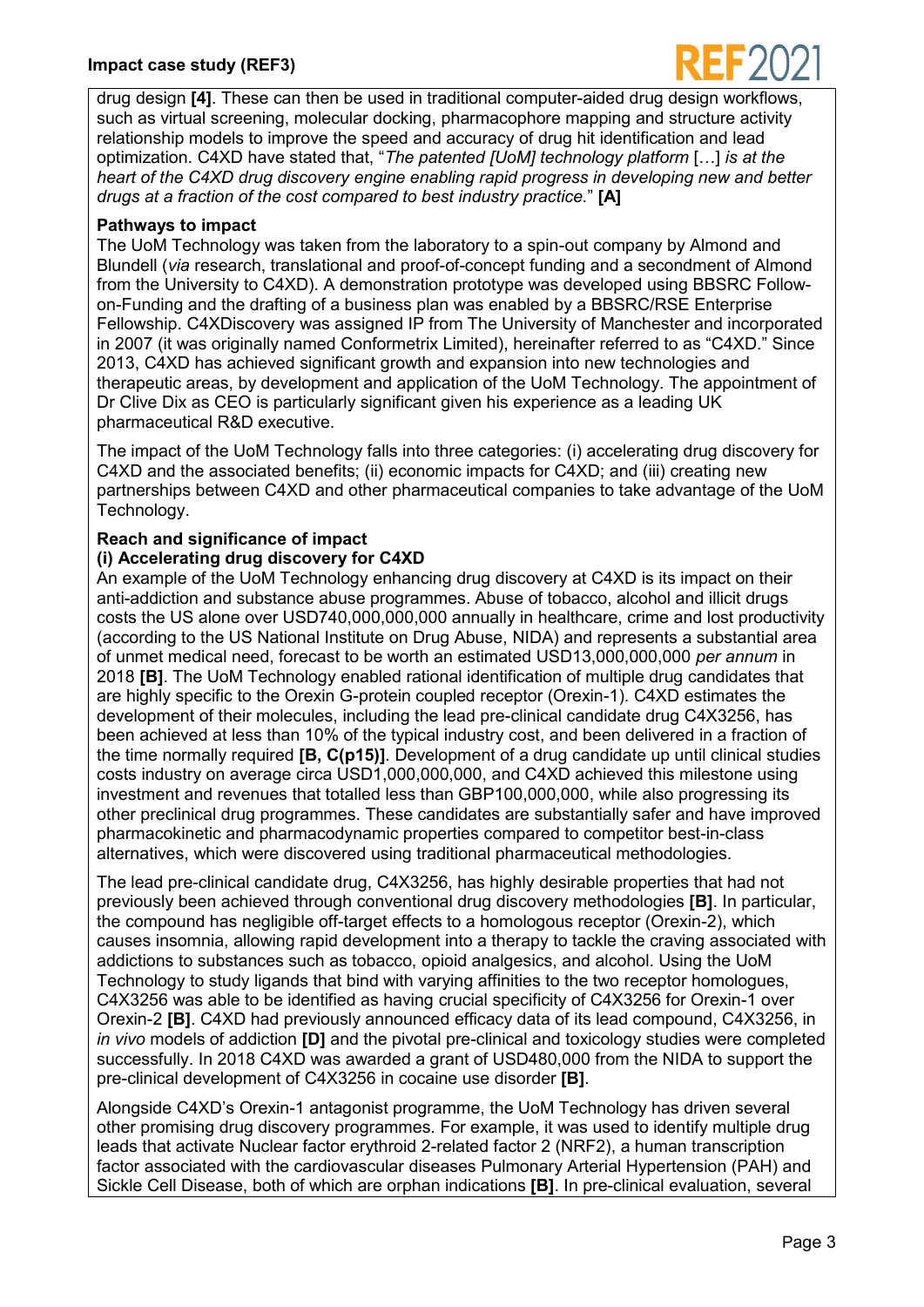

lead compounds identified using the UoM Technology show prolonged duration of action following low oral dosing, including in blood **[B]**.

Another successful application of the UoM Technology at C4XD has been in targeting the signalling protein Interleukin-17 (IL-17), a high-value clinical target for inflammatory and autoimmune diseases with a ~USD13,000,000,000 *p/a* market **[B]**. The only clinically-approved drugs for IL-17 are injectable monoclonal antibodies. A goal of many companies is to identify orally-administered drugs for IL-17, in part because patients find oral pills preferable to injections. Using the UoM technology, C4XD has identified selective molecular inhibitors of IL-17, which maintain the pharmacokinetics properties of small, drug-like molecules **[B]**. C4XD say they "[continue] *to receive strong interest from potential partners for this oral IL-17 inhibitor approach*" **[B]**.

**(ii) Economic impacts from successful commercialisation and formation of C4XD** C4XD was the first BBSRC part-funded spin-out to be listed on the London Stock Exchange, following admission to AIM (Alternative Investment Market) in 2014 with a market capitalisation of GBP31,000,000 **[E]**. C4XD subsequently raised over GBP33,000,000 from public investors enabling the UoM Technology to be applied across strategic and opportunistic therapeutic areas to build a balanced pre-clinical portfolio of 11 discovery programmes, spanning immunology, inflammation, neurology, neurodegeneration and cancer. In 2016, C4XD acquired Adorial Limited for GBP1,700,000 using revenue and investment proceeds from the UoM Technology platform. The acquired technology, Taxonomy 3, is used to drive forward the search for novel gene targets and then the UoM Technology is used in tandem to enable hit identification, further enabling and expediting early-stage drug discovery.

The UoM Technology has resulted in significant new R&D growth in Manchester, and created high quality graduate and PhD jobs, as evidenced by C4XD's financial results. **FY2017**: Revenue GBP143,000, R&D expenditure GBP6,100,000 (+16% YOY), employees 42. **FY2018**: Revenue GBP7,064,000, R&D expenses GBP6,992,000 (+15% year on year: YOY), employees 47 (+12% YOY) **[F]**. **FY2019**: In 2018, C4XD changed its business model to move away from service contracts and towards its own pharmaceutical development, and as such generated no revenue in FY2019 – however, it successfully raised GBP17,700,000 in funding from external investment, and spent GBP10,585,000 on R&D **[F]**. **FY2020**: R&D spend of GBP6,900,000, and raised a further GBP9,200,000 from external investment in two tranches **[F]**.

**(iii) Benefits for partnering organisations through use of the UoM Technology** By 2018 C4XD's Orexin-1 antagonist drug discovery programme had met preclinical endpoints and entered clinical development as a novel addiction therapy *via* a license agreement with USbased Indivior (which markets Subutex and Suboxone, both substitution products for opioid addiction) **[G]**. C4XD received an upfront payment of USD10,000,000 (3/2018) and up to USD284,000,000 of development, regulatory and commercialisation milestones in addition to royalties **[B]**. Indivior has a global and exclusive license to C4X3256 and all other compounds in the same patent family and is responsible for the cost and execution of all further development. In September 2019, Indivior received a significant grant from the US National Institutes of Health to advance C4X3256 through clinical evaluation in the treatment of Opioid Use Disorder, which in 2018 affected some 10.3 million people over the age of 12 in the USA **[B]**. This grant is allowing C4X3256 to progress through Phase 1 clinical evaluation, and fund toxicological and metabolism studies to enable Phase 2 clinical evaluation **[B]**.

In 2014, C4XD signed a research collaboration agreement to apply the UoM Technology across therapeutic projects at Takeda Pharmaceutical Company (Asia's largest pharmaceutical company: ~30,000 employees, revenue USD16,200,000,000) to enhance lead discovery and hit identification **[B, H]**. The Senior Director of Chemistry at Takeda commented: "*We are pleased to partner with C4XD and are excited about the potential of this collaboration. C4XD has a highly innovative platform technology [UoM Technology] which complements our strong research base to accelerate product development*." **[H]** No financial terms have been disclosed.

In 2016, C4XD entered a collaboration with Hamburg-based Evotec AG (~2,000 employees, revenue EUR258,000,000) to apply the UoM Technology to co-develop new small molecule drugs across a range of targets, therapeutic areas and stages of development **[B, I]**. No financial